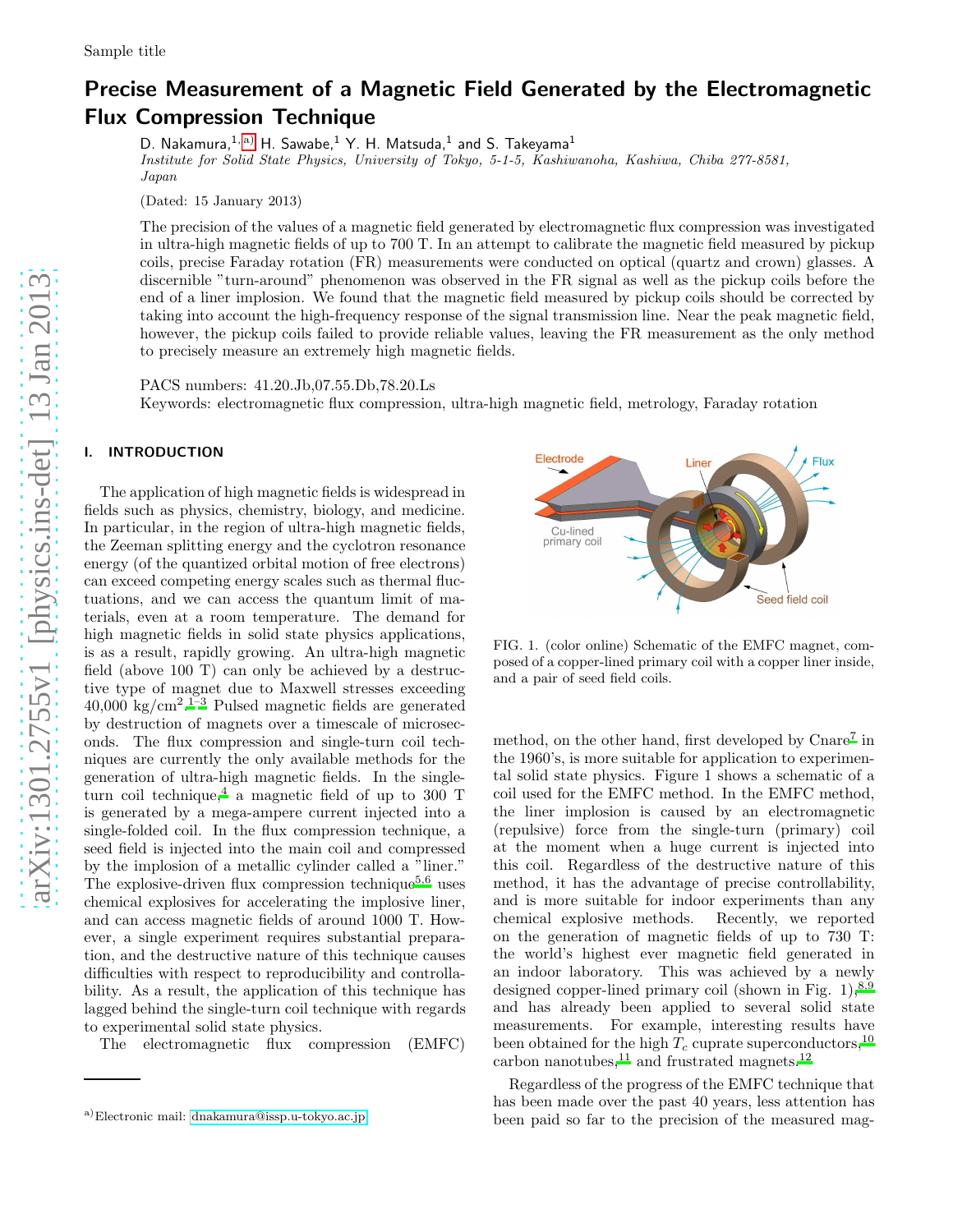netic field. As the maximum magnetic field and rate of change of the magnetic flux have increased, the accuracy of the measurement of the magnetic field in these experiments has become more important. In a pulsed operation the magnetic field is determined from the voltage induced in a pickup coil inserted into the center of the magnet coil, whereas the pickup coil is set at the center of imploding liner in EMFC experiments. When the EMFC technique is used for the purpose of solid state physics measurements, the pickup coil is the only method available as a magnetic field probe due to the limited space (the diameter of the final space inside the imploding liner is less than  $6 \text{ mm}$ .<sup>[9](#page-10-0)</sup> However, a pickup coil is not necessarily the ideal probe for an accurate determination of ultra-high magnetic fields. The difficulties involved with the evaluation of a precise magnetic field using pickup coils are the following:

- The precision of the pickup coil dimension degrades with reducing size.
- The electrical insulation breaks down easily for induced voltages as high as a few kV.
- The wire used in the pickup coils heats up as a result of the current induced from the huge  $d\phi/dt$ ( $\phi$ : magnetic flux).
- The high frequency characteristics of the pickup signal are transferred to the measurement instruments.

In addition, a fictitious signal is often observed when the pickup coil is damaged or destroyed during the increase of magnetic field, which can lead to misinterpretation of the experimental results. Accordingly, it is important to pursue a precise and reliable calibration of the pickup coil for measurement of the magnetic field, by some other method.

To deal with this issue, we have attempted to employ a magneto-optical method as a probe for the magnetic field, which has some advantages compared with the pickup coil. For example, optical measurements do not require a metal lead wire around the sample, and are thus less influenced by the effect of electromagnetic noise as well as also escaping the breakdown of electrical insulation. Furthermore, complex electric components such as an integrator circuit are avoided, which simplifies the calibration of the magnetic field, and reduces possible sources of error. Therefore, the optical measurement is expected to be quite useful for the precise evaluation of ultra-high magnetic fields.

We adapted the Faraday rotation (FR) method for optical measurement of the magnetic field. Optically transparent materials generally exhibit a linear response of the FR angle  $(\theta_F)$ , with respect to an external magnetic field, as described by:

$$
\theta_F = vLB,\tag{1}
$$

where  $v$  is the Verdet constant of the material,  $L$  is the sample length, and  $B$  is the external magnetic field. By measuring the  $\theta_F$  of a material whose v is known, if L is accurately measured, the magnetic field can be precisely evaluated. In addition, the pickup coil can be calibrated precisely by means of a simultaneous measurement.

Another candidate for the calibration of ultra-high magnetic fields is a resonant type of measurement.<sup>[13](#page-10-4)[,14](#page-10-5)</sup> For example, Kido et al. used the ESR (Electron Spin Resonance) signal of Ruby, whose ESR peak appears at 91.0 T for a laser wavelength of 118.65  $\mu$ m.<sup>[14](#page-10-5)</sup> However, despite its high precision, this method is only applicable to a discrete point.

The measurement of magnetic field by the FR method has been previously applied to the flux compression technique, $15-19$  $15-19$  however, to the best of our knowledge, there has been no detailed study of the precise evaluation of the magnetic field above 300 T. In this article, we analyze the results of FR measurements in ultra-high magnetic fields (up to  $\sim$  700 T) for two types of optical glass, and compare this to measurements of the magnetic field from pickup coils. At the final stage of the flux compression, a peak structure due to leakage of the magnetic flux from the imploding liner is observed, which is known as the "turn-around" phenomenon[.](#page-10-0)<sup>9</sup> The observation of this phenomenon is regarded as an important indication of measuring up to the maximum magnetic field. An optical FR transmission signal was captured up to this final stage of the flux compression, as indicated by the observation of this turn-around structure.

# II. EXPERIMENTAL METHOD

Details of the experimental setup for EMFC are de-scribed in reference<sup>[9](#page-10-0)</sup>; the coil was set in an anti-explosion chamber for explosive experiments. The overall experimental setup is illustrated in Fig. 2. The FR of an optical glass rod was measured simultaneously to the signal of a pickup coil in the manner shown in the inset of Fig. 2. The sample probe was inserted into the center position of the pickup coil. For FR measurements we used fused quartz and crown glass rods (Kiyohara Optics), with a diameter of 2 mm. The homogeneity of the magnetic field along the coil axis within  $\pm 1$  mm of the center was measured to be approximately within 0.5 % at a moment of the peak field.[20](#page-10-8) The length of the sample rod was determined to an accuracy within 1  $\mu$ m, and the pickup coil was wound around the rod. We used a polyamideimide enameled copper wire (AIW wire, TOTOKU Electric Co.), of diameter 0.06 mm for the pickup coil as it is known to have a high resistance to insulation breakdown. A quartz rod was firmly held by kapton and bakelite tubes in the center of the coil. A super-insulation foil was wound outside the bakelite tube to protect against significant electromagnetic noise and the flushing light from the imploding liner. As a result, the outer diameter of the entire sample holder became about 3.5 mm.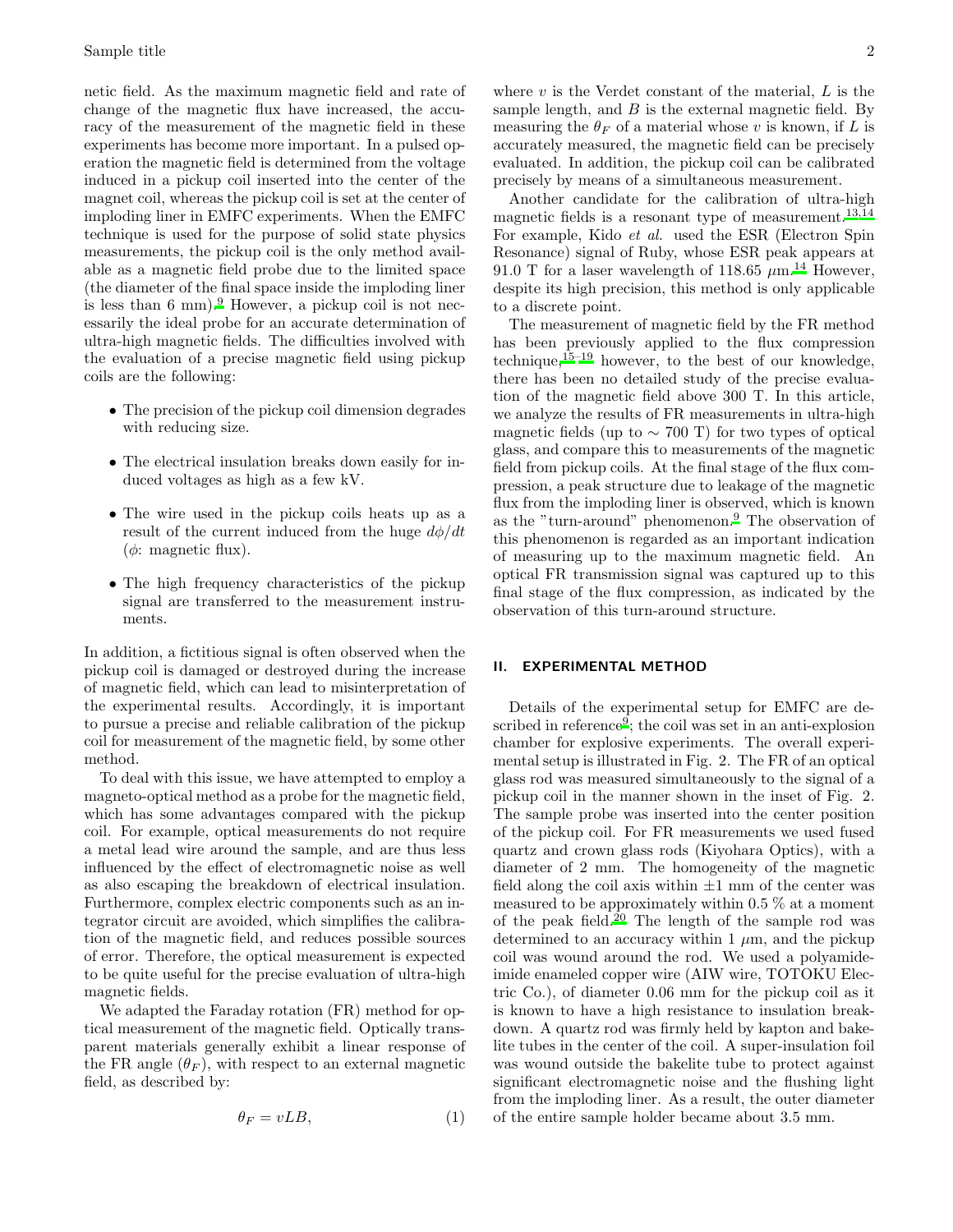

FIG. 2. (color online) Optics setup for the FR measurements with the EMFC coil and the sample holder set inside an antiexplosion chamber. Inset (bottom left) shows the sample holder, a 2 mm-thick quartz rod with a pickup coil wound around the rod.



FIG. 3. (color online) (a) The FR signal of the s- and ppolarized components  $(V_s, V_p)$ , in experiment #F1. The upper panel shows the sum of the two amplitudes of polarized light,  $V_s + V_p$ . (b) A plot close to the turn-around phenomenon showing both the raw and normalized data  $(V_s, V_p, V_{s,n})$ , and  $V_{p,n}$ ). The dashed line in the upper panel shows  $V_{s,n} + V_{p,n}$ .

Semiconductor lasers (coherent "CUBE") with a wavelength of 404 nm or 638 nm were used as the light source. Linearly polarized light was transmitted through a sample rod and divided into s- and p-polarized light  $(V_s, V_p)$  by a Wollaston prism. The data acquisition was performed in an electromagnetically shielded room, which was several meters away from the anti-explosion chamber. The polarized light was transferred by optical fibers, and transformed to an electric signal by an  $O/E$ transformer (New Focus, 125-MHz Photoreceivers model 1801), then measured by a transient digital recorder (SONY Tektronix, RTD 710A digitizer), or an A/D converter board (Spectrum, M3i.4142-exp).

The raw and normalized FR signals  $(V_s, V_p, V_{s,n},$  and  $V_{p,n}$ , respectively) are plotted in Fig. 3. Fig. 3(b) is an enlarged plot about the "turn-around" point. Except for the final stage of the liner implosion, an almost constant optical transmission signal was obtained (within a

1 % fluctuation). However, at the final stage of the liner implosion, when the liner approached the sample holder, an abrupt change of the transmittance occurred, possibly arising from disturbance of the optical pass due to movement of the sample holder. The total transmittance  $V_s + V_p$ , shown in the upper panel of Fig. 3 started to decrease from approximately  $42.7 \mu s$ , therefore, we normalized the raw FR signal by dividing through by  $V_s + V_p$ . The turn-around phenomenon is clearly demonstrated at  $42.8 \mu s$  in the FR signal after the normalization procedure, as shown in Fig. 3(b). The observation of the turn-around feature is important for reliable calibration of the pickup coil to the end point of the flux compression. Hereafter, we are only concerned with the normalized data for the FR signals.  $\theta_F$  is calculated using  $V_s$ and  $V_p$  as:

$$
\theta[\text{deg.}] = \frac{180}{2\pi} \times \arccos\left(\frac{V_s - V_p}{V_s + V_p}\right). \tag{2}
$$

A pickup coil with a 75 cm long twisted copper wire was connected to a 40 m long BNC cable (RG58C/U), in a double-shielded box (as shown in Fig. 2), and monitored by a transient digital recorder in a shielded room separate from the explosion chamber. As the induced voltage in the pickup coils reached a maximum of a few kV, the signal was transferred into two branches: a handmade -34 dB attenuator, and a CR integrator (with time constant  $\sim$  1 ms). After data acquisition, the magnetic field measured by the pickup coil was calculated using the following formula:

$$
B = \begin{cases} \n-gS^{-1} \frac{R_L + R_M}{R_M} \int V_3(t)dt & \text{: attenuation} \\ \n-(SRC)^{-1} \frac{R_L + R_M}{R_M} V_4(t) & \text{: CR integrator} \n\end{cases} (3)
$$

where,  $g$  is a ratio of the attenuator;  $R_L$  and  $R_M$  are the resistances of the transmission line and the matching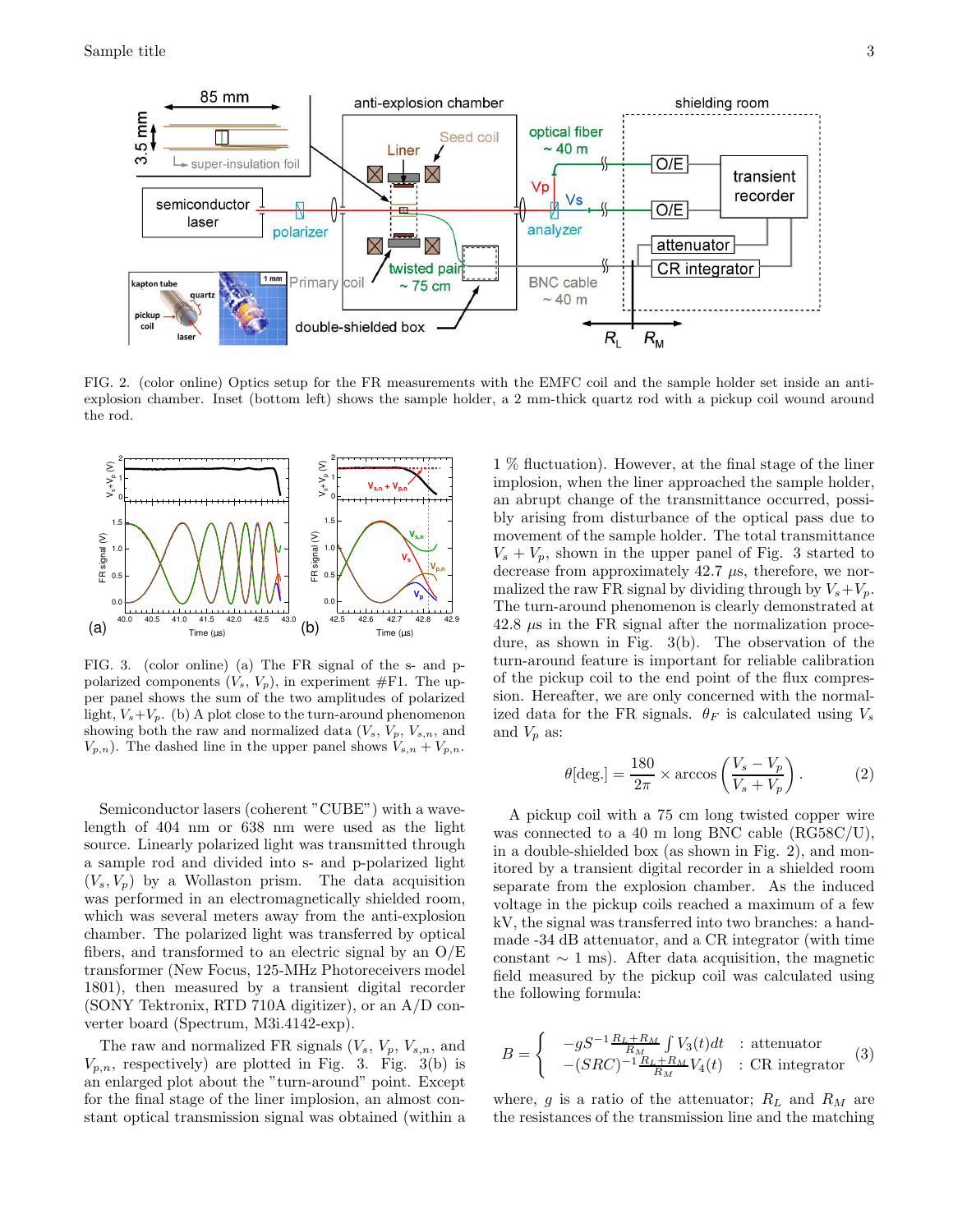TABLE I. Experimental conditions for each setup ( $#F1$  to  $#C2$ ). The material, sample length L, laser wavelength used for FR measurements  $\lambda$ , total energy, charged voltage, and capacitance of the main condenser bank are given.

|      | FR condition                    |  |     | Main bank condition |    |                                                                               |
|------|---------------------------------|--|-----|---------------------|----|-------------------------------------------------------------------------------|
| Exp. |                                 |  |     |                     |    | material L [mm] $\lambda$ [nm] Main energy [MJ] voltage [kV] capacitance [mF] |
|      | $#F1$ fused quartz 2.023        |  | 404 | 3.5                 | 35 | $5.625$ (slow)                                                                |
|      | $\#F2$ fused quartz 2.023       |  | 404 | 4.0                 | 40 | $5.0$ (fast)                                                                  |
|      | $\#F3$ fused quartz 0.618       |  | 638 | 4.0                 | 40 | $5.0$ (fast)                                                                  |
|      | $\#C1$ crown glass 1.999        |  | 404 | 3.5                 | 35 | $5.625$ (slow)                                                                |
|      | $\#\text{C2}$ crown glass 1.999 |  | 404 | 4.0                 | 40 | $5.0$ (fast)                                                                  |



FIG. 4. (color online) The magnetic field curves obtained by the pickup coil, plotted as a function of time. The experimental conditions of  $#F1$  to  $#C2$  are summarized in Table I.

circuit (shown in Fig. 2);  $RC$  is the time constant of the integrator circuit;  $V_3$  and  $V_4$  are the measured voltages at the transient recorder (after the attenuator), and the CR integrator, respectively; and  $S$  is the cross-sectional area of the pickup coils, calibrated by comparing the induced voltage by an AC magnetic field  $(f = 50 \text{ kHz})$  with a standard coil. We discuss the response of the electronic circuit in more detail later.

In Table I we summarize the experimental conditions employed in this article, where the seed field was 3.8 T. The experimental parameters in Table I were chosen for comparison in an attempt to clarify the imperfection of measurements using the pickup coils. Different materials for the FR measurement were used to check whether there were material-dependent contributions. In addition, as described in the introduction, a difference in the high frequency characteristics of the pickup coil signal should be carefully examined. For this reason, we performed the EMFC experiments with different time profiles by varying the capacitance in the main condenser bank. Although the implosion speed of the liner is not only a function of capacitance in the main condenser bank, for convenience we separated the dynamics of the liner to either "slow" or "fast" depending on the magni-



FIG. 5. (color online) The simultaneous measurement of the magnetic field by the pickup coils, and the FR angle of fused quartz, for experiment  $#F1$ . The thick line corresponds to the magnetic field measured by the pickup coils, and the thin lines correspond to the amplitude of the s-  $(V<sub>s</sub>)$  and p-polarized  $(V_p)$  FR signals. The dotted vertical line indicates the time of the turn-around phenomenon observed in the FR signal.

tude of the capacitance.

#### III. RESULTS AND DISCUSSION

In Figure 4, we summarize the magnetic field calculated by Eq. (3) from the pickup coil signal  $(B_p)$ , in experiments  $#F1$  to  $#C2$ . A "time zero" was determined by the appearance of the discharging trigger noise in the pickup coil signal. In all experiments, a slowdown of the magnetic field curve was noticed near the peak, which is indicative of the turn-around phenomenon. The peak of the magnetic field was reached more slowly in #F1 and  $\#C1$  than in  $\#F2$ ,  $\#F3$ , and  $\#C2$ , due to the difference in capacitance of the main condenser bank.

#### A. Fused quartz measurements

First, we discuss the FR results of fused quartz for experiments using different values of the capacitance (of the main condenser bank),  $\#F1$  and  $\#F2$ . The simultaneous measurement of the induced voltage in the pickup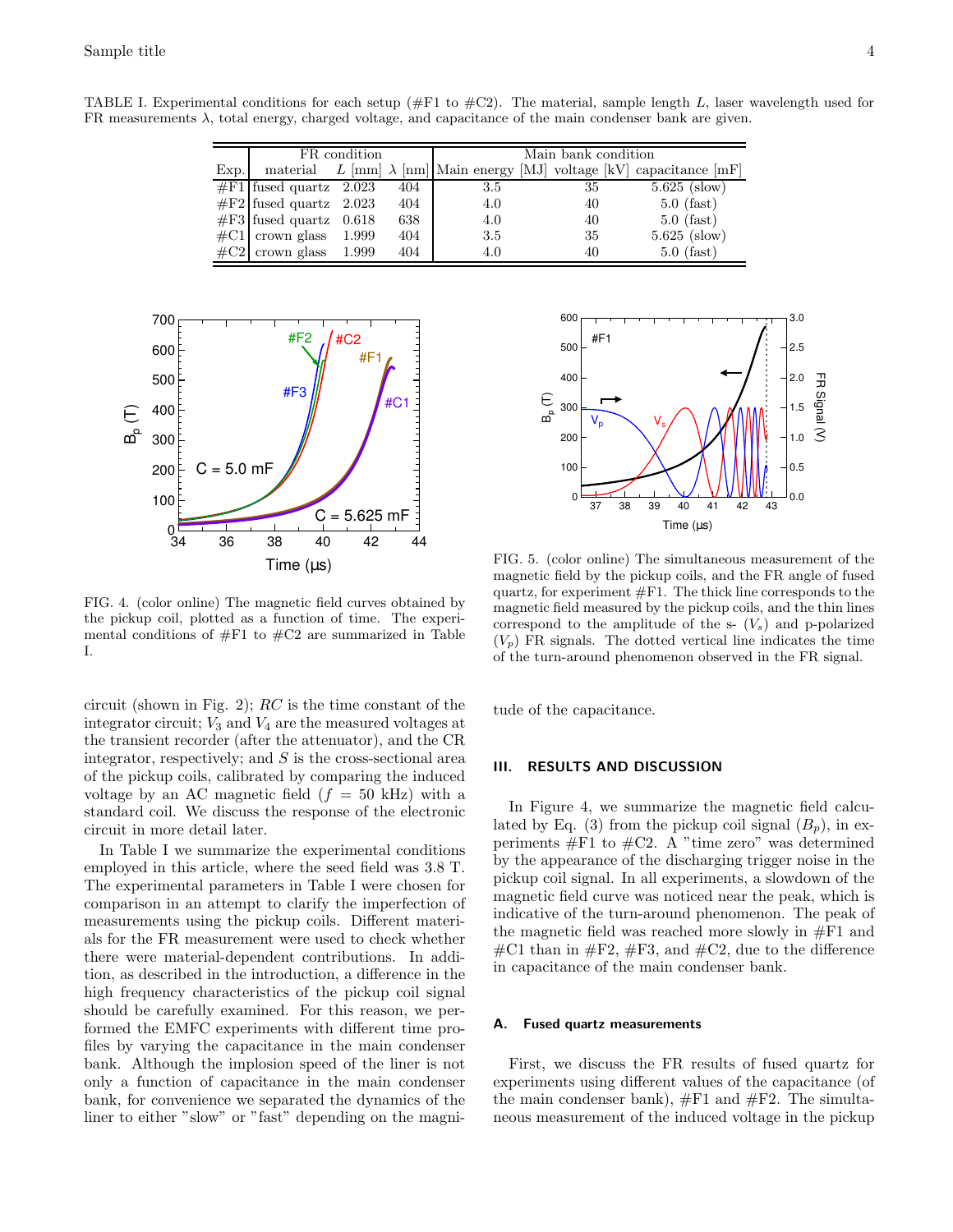

FIG. 6. (color online) The FR angles  $\theta_F$  of fused quartz at  $\lambda = 404$  nm, as a function of magnetic field measured by the pickup coils,  $B_p$ . The dotted line corresponds to the linear fit of  $\theta_F$  for magnetic fields less than 200 T (inset).



FIG. 7. (color online) The measured magnetic field as a function of time for the induced voltage of the pickup coils (thin lines,  $B_p$ ), and  $\theta_F$  of fused quartz (thick lines,  $B_{FR}$ ). For clarity, the curve corresponding to experiment #F3 was shifted by 1.0  $\mu$ s.

coil and the FR angle of the fused quartz, was performed to high precision. Figure 5 shows a typical result of experiment  $#F1$ , where the thick line corresponds to  $B_p$ and the thin lines correspond to  $V_s$ , and  $V_p$ . Note that a turn-around phenomenon was observed in the FR signal (dotted line), the first time that a turn-around structure above 500 T has been clearly observed in an optical signal.

We derived  $\theta_F$  by Eq. (2) and show this as a function of  $B_p$  in Fig. 6, where the solid lines correspond to  $\theta_F$  and the dotted line corresponds to the linear fit for  $B_p < 200$ T (shown in the inset of Fig. 6). Below 200 T, the  $\theta_F$  of experiments  $#F1$  and  $#F2$  coincide well with each other, and respond linearly with respect to  $B_p$ . From the slope of the linear fit in Fig. 6, we obtained a Verdet constant of  $0.559 \pm 0.008$  deg./mm T. On the other hand, above 200

T a super-linear tendency was observed. This indicates an increased deviation of  $B_p$  from that obtained from the FR angle  $(B_{FR})$  on further increase of the magnetic field, which does not relate to the estimate of the Verdet constant for  $B_{FR}$  < 200 T.

 $B_{FR}$  was calculated from  $\theta_F$ , assuming that Eq. (1) still holds at high magnetic fields.  $B_p$  (thin lines), and  $B_{FR}$  (thick lines), are shown alongside one another for comparison in Fig. 7. For clarity, a horizontal shift of 1.0 µs was added to the curve corresponding to experiment #F3. For experiment #F3 the Verdet constant was determined to be  $0.200 \pm 0.007$  deg./mm T for a wavelength of  $\lambda = 638$  nm, which was already confirmed in our previous report.<sup>[21](#page-10-9)</sup> A jerky structure in the  $B_{FR}(t)$  curve (e.g. see  $\#F3$  at 39.6  $\mu$ s), was identified as an artifact. A discontinuity in the  $\theta_F$  curve sometimes occurs as  $V_s$ or  $V_p$  approach zero, however, the overall FR angle was not affected by this jerky structure in the determination of  $B_{FR}$ .

 $B_{FR}$  was larger than  $B_p$  in all experiments, with a maximum ratio  $[\max(B_{FR})/ \max(B_p)]$  of 1.08, 1.16, and 1.18 for  $\#F1$ ,  $\#F2$ , and  $\#F3$ , respectively. A similar ratio for experiments  $\#F2$  ( $\lambda = 404$  nm) and  $#F3$  ( $\lambda = 638$  nm) suggests that the wavelength dependence of the refractive index of the material is not the main source of this difference. It appears that the  $\text{max}(B_{FR})/\text{max}(B_p)$ " ratio depends on the capacitance of the condenser bank ( $\#F1: 5.625$  mF;  $\#F2, \#F3: 5.0$ mF), and was lower in  $#F1$  compared to  $#F2$  and  $#F3$ , indicating that the rise time of the magnetic field curve contributes to the degree of discrepancy. These facts suggest that the difference between  $B_{FR}$  and  $B_p$  majorly arises from the high frequency response of the electric circuit, which has so far not been accounted for.

#### B. Analysis: The high frequency response of the circuit

We analyzed the high-frequency response of the electric circuit used for the pickup coil measurement in our EMFC system. The equivalent circuit diagram of the signal transmission line from the pickup coil to the transient recorder in Fig. 2 is illustrated in Fig. 8, where the circuit parameters are listed in the caption.  $R_L$  depends on the length of the twisted copper wire used for the pickup coil and is measured for each experiment. The equivalent circuit is composed of a pickup coil inductance  $(L_c)$ , transmission line (hatched region A), a π-type attenuator for  $d\phi/dt$  measurements (hatched region B), a matching resistance  $(R_m)$ , and a CR integrator for  $\phi$  measurements (hatched region C).  $R_{TR}$  is the input impedance of the transient recorder. The measured matching resistance  $R_M$ , in Fig. 2, is the combined resistance of the attenuator, the matching resistance  $R_m$ , and the CR integrator; typically  $R_M \sim 50$  Ω. The measured quantities in the EMFC experiment were  $V_3(t)$  and  $V_4(t)$ , which were used to calculate  $V_1(t) = -d\phi/dt$ . In the conventional pulse magnet experiments,  $V_1(t)$  is calculated from a simple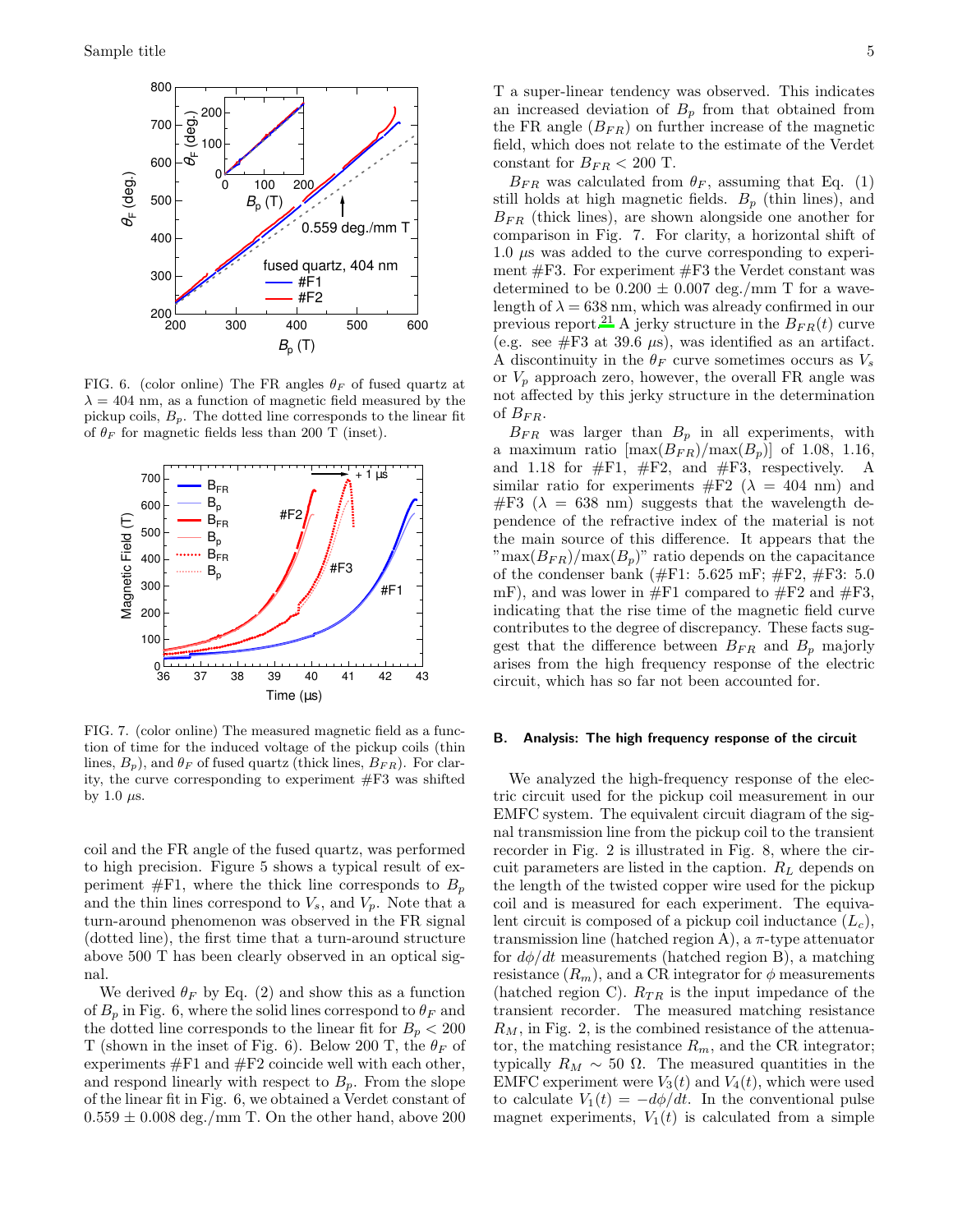

FIG. 8. (color online) The equivalent electric circuit for a measurement of the magnetic field by the pickup coils. The circuit parameters were as follows:  $R_L \sim 10 \Omega$ ,  $R_{ATT1} = 100 \Omega$ ,  $R_{ATT2} = 5 \text{ k}\Omega$ ,  $R_{ATT3} = 100 \Omega$ ,  $R_{m} = 100 \Omega$ ,  $R_{CR} = 10 \text{ k}\Omega$ ,  $C_{CR}$  $= 100$  nF, and  $R_{TR} = 1$  M $\Omega$ .



FIG. 9. (color online) The calibrated magnetic field  $B_{p,c}$ , as a function of  $B_p$  for experiments  $#F1$  and  $#F2$ , respectively, where  $C_L = 4$  nF (dashed lines) and 16 nF (solid lines). The dotted line indicates  $B_{p,c} = B_p$ .

formula  $[V_2(t)(R_L + R_M)/R_M$ , see also Eq. (3), that only takes the resistance ratio into account. This simplification needs to be revised, however, when  $V_2(t)$  contains high frequency components. The difference between the  $B_{FR}$  and  $B_p$  discussed in Figs. 6 and 7 should be accounted for well by the high-frequency response of the transmission line with a substantial contribution from  $C_L$ and  $L<sub>L</sub>$ . In the following discussion, the heating effect of the pickup coil during the magnetic field generation is neglected.

The detailed expression of  $V_1(t)$  as a function of  $V_3(t)$ [or  $V_4(t)$ ], is summarized in Appendix A. Of this expression, at high frequencies a dominant term  $V_1^+(t)$ , is described as follows:

$$
V_1^+(t) = \begin{cases} C_L R_L \times R_{\text{CR}} C_{\text{CR}} \frac{d^2 V_4(t)}{dt^2} \\ C_L R_L \times \left(1 + \frac{R_{ATT2}}{R_{ATT3}} + \frac{R_{ATT2}}{R_{TR}}\right) \frac{d V_3(t)}{dt} \end{cases} (4)
$$

Since the  $L<sub>L</sub>$  term appears only in higher order terms, we ignore it in the following discussion.

At first, we assume that  $C_L$  and  $R_L$  are constant. By adding  $V_1^+(t)$  to Eq. (3), we calculated the calibrated

magnetic field  $(B_{p,c})$ , and compare it with  $B_p$  in Fig. 9. The results shown are for the case where  $C_L = 4 \text{ nF}$ (dashed lines) and 16 nF (solid lines), for experiments  $#F1$  and  $#F2$ . The dotted line shows  $B_{p,c} = B_p$ . These results highlight the fact that the difference between  $B_p$ and  $B_{p,c}$  is of the same order of magnitude as that of  $B_{FR}$ (typically 10 % for  $C_L = 16$  nF). However,  $B_{FR}$  showed a superlinear dependence with respect to  $B_p$  in Fig. 6, whereas  $B_{p,c}(B_p)$  for constant  $C_L$  exhibits a sublinear dependence in Fig. 9 above 400 T.

As a result, we take the frequency dependence of  $C_L R_L$ into account. The signal of the pickup coil  $dV_1/dt$ , is composed of a wide range of frequencies, therefore to evaluate the empirical formula for  $C_L R_L$  of the transmission line in Fig. 8, the transient response of  $C_L R_L$  was investigated by using the transmission line separately. We applied a triangular wave  $V_1(t)$ , to the open end of a 75 cm long twisted copper wire, as shown in the inset of Fig. 10(a), and measured  $V_2(t)$  with respect to  $dV_2(t)/dt$ through the same BNC cable used in the EMFC experiment. In Fig.  $10(a)$ , the solid lines correspond to  $V_2(t)$  and the dotted lines correspond to  $V_1(t)$ . Since  $V_1(t) \sim V_2(t) + C_L R_L (dV_2(t)/dt)$  in the hatched region marked A in Fig. 8, we can calculate  $C_L R_L$  as a function of  $dV_2(t)/dt$  as shown in Fig. 10(b). The closed square in Fig. 10(b) is the estimated value  $(C_L R_L = 20 \text{ ns})$  at  $dV_2(t)/dt = 0$ . By fitting the data of Fig. 10(b), we obtained an empirical formula for  $C_L R_L$  of:

$$
C_L R_L = 7 \times 10^{-10} \times |dV_2(t)/dt|^{0.25} + 20 \times 10^{-9}.
$$
 (5)

Note that  $C_L R_L$  takes a minimum value when  $dV_2(t)/dt = 0$ . As an example,  $C_L R_L$  and the induced voltage in the pickup coil are compared in the inset of Fig. 10(b).

By taking into account the frequency-dependent dynamic impedance of the transmission line,  $B_p$  is calibrated to coincide with  $B_{FR}$ . Using Eqs. (4) and (5),  $B_p$  is further calibrated to  $B_{p,c}$ , and plotted in Fig. 11 for experiments  $#F1$  (a) and  $#F2$  (b), where,  $B_p$ ,  $B_{p,c}$ ,  $B_{FR}, C_L R_L$  correspond to the thin solid line, thick solid line, thick dashed line, and thin dotted line, respectively. In both cases,  $B_{p,c}(t)$  coincides well with  $B_{FR}(t)$ , exhibit-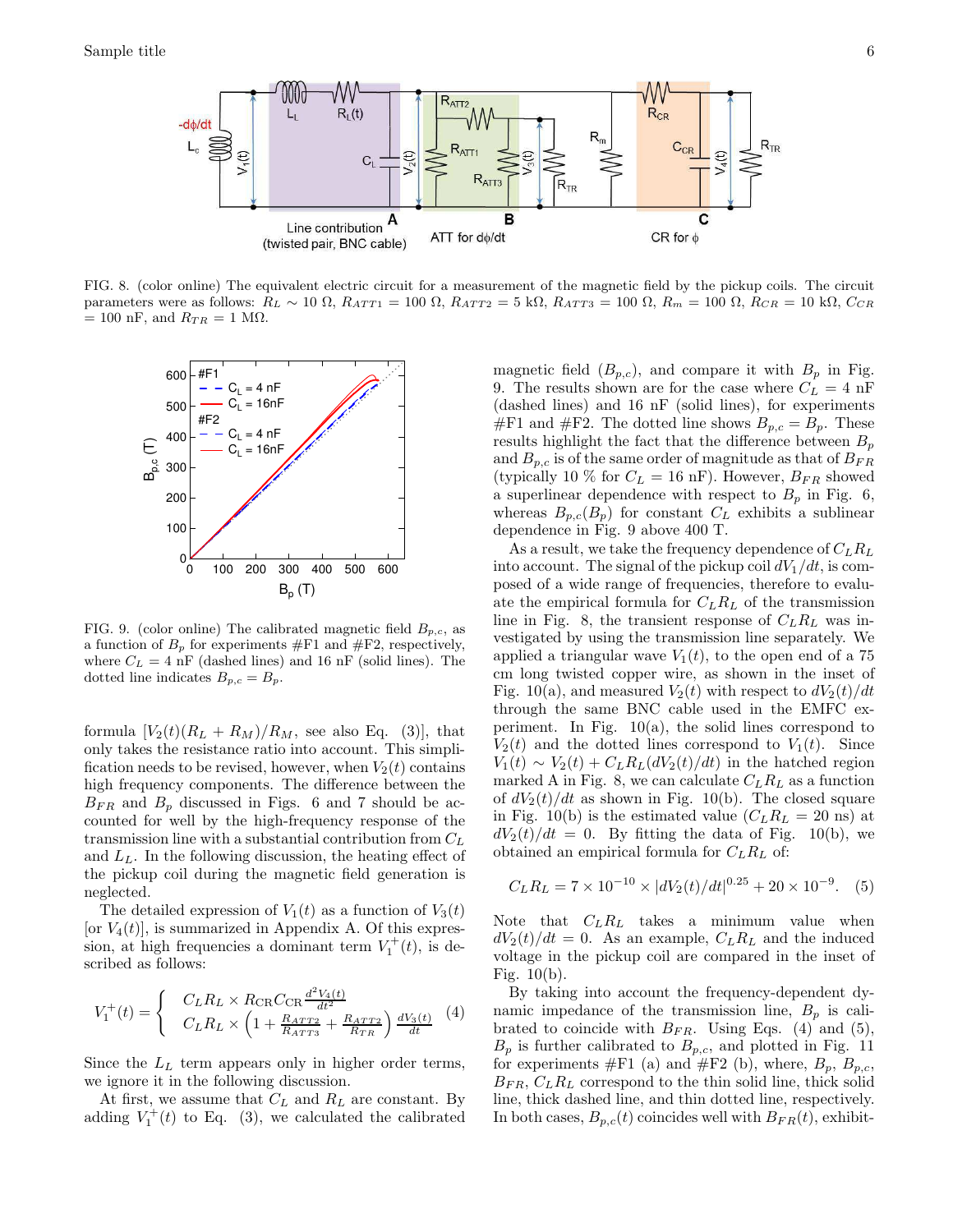

FIG. 10. (color online) (a) The output response of the transmission line obtained by the offline measurement to decide the frequency dependence of  $C_L R_L$ . For reference, each input signal is plotted as a dotted line. The inset shows the experimental setup. (b) Values of  $C_L R_L$  as a function of  $dV_2/dt$ . The filled squares are the estimated values under DC conditions; the bold line is the result of fitting. The inset shows a comparison of  $C_L R_L$  and the induced voltage in the pickup coils for experiment #F2.

ing almost complete overlap up to 500 T for the same parameters, regardless of any difference in their timescales. Interestingly,  $B_{p,c}$  starts to deviate from  $B_{FR}$  in both experiments above a characteristic time corresponding to  $C_L R_L = 0$  (vertical dotted lines in Fig. 11). We discuss this issue further in Sec. III-D.

## C. Comparative FR measurements using crown glass

Next, we discuss the results of crown glass as the material for FR measurements. Crown glass is the generic name for optical glasses with a relatively low refractive index and wavelength dispersion. Among the many types of crown glass, in this study we used BK7 because of its suitability as a transparent substrate. Fig. 12 shows the results of simultaneous measurement of the pickup coil and  $\theta_F$  of crown glass [(a) #C1, and (b) #C2]. The thin and thick solid lines correspond to  $B_p$  and  $B_{FR}$ , respectively. The Verdet constants used to calculate  $B_{FR}$ at 404 nm were  $0.782 \pm 0.008$  deg./mm T and  $0.739 \pm 0.008$ 0.007 deg./mm T in (a) and (b), respectively. A clear



FIG. 11. (color online) The comparison between  $B_p$  (solid thin lines),  $B_{p,c}$  (solid thick lines), and  $B_{FR}$  of fused quartz (thick dashed lines), for experiments (a)  $\#F1$ , and (b)  $\#F2$ . The  $C_L R_L$  curves are also shown (thin dotted lines), as is the characteristic time of  $C_L R_L = 0$  (vertical dashed line).

turn-around phenomenon appeared for  $B_{FR}$  in both experiments, and in Fig. 12(a) we observed a turn-around phenomenon for both  $B_{FR}$  and  $B_p$ . The  $B_p$  curve close to the turn-around feature, however, seems to be slightly broadened compared to that of  $B_{FR}$ , suggesting that  $B_p$ does not properly reflect the high frequency components.

The calibrated magnetic field of the pickup coil (thick solid line,  $B_{p,c}$ , was calculated in the same way as in Sec. III-B. The thin dotted lines of Fig. 12 are the  $C_L R_L$  obtained from the analysis using the formula and parameters of Sec. III-B. A good coincidence between  $B_{FR}$  and  $B_{p,c}$  was obtained up to the time where  $C_L R_L$  $= 0$  (vertical dotted lines), similar to the case of fused quartz. These facts indicate that the observed discrepancy between  $B_{FR}$  and  $B_p$  predominantly arise from the high frequency contributions and not some difference in the materials used for FR. Furthermore, an additional feature observed for both materials is that  $B_p$  cannot be reproduced to the value of  $B_{FR}$  beyond the time where  $C_L R_L = 0.$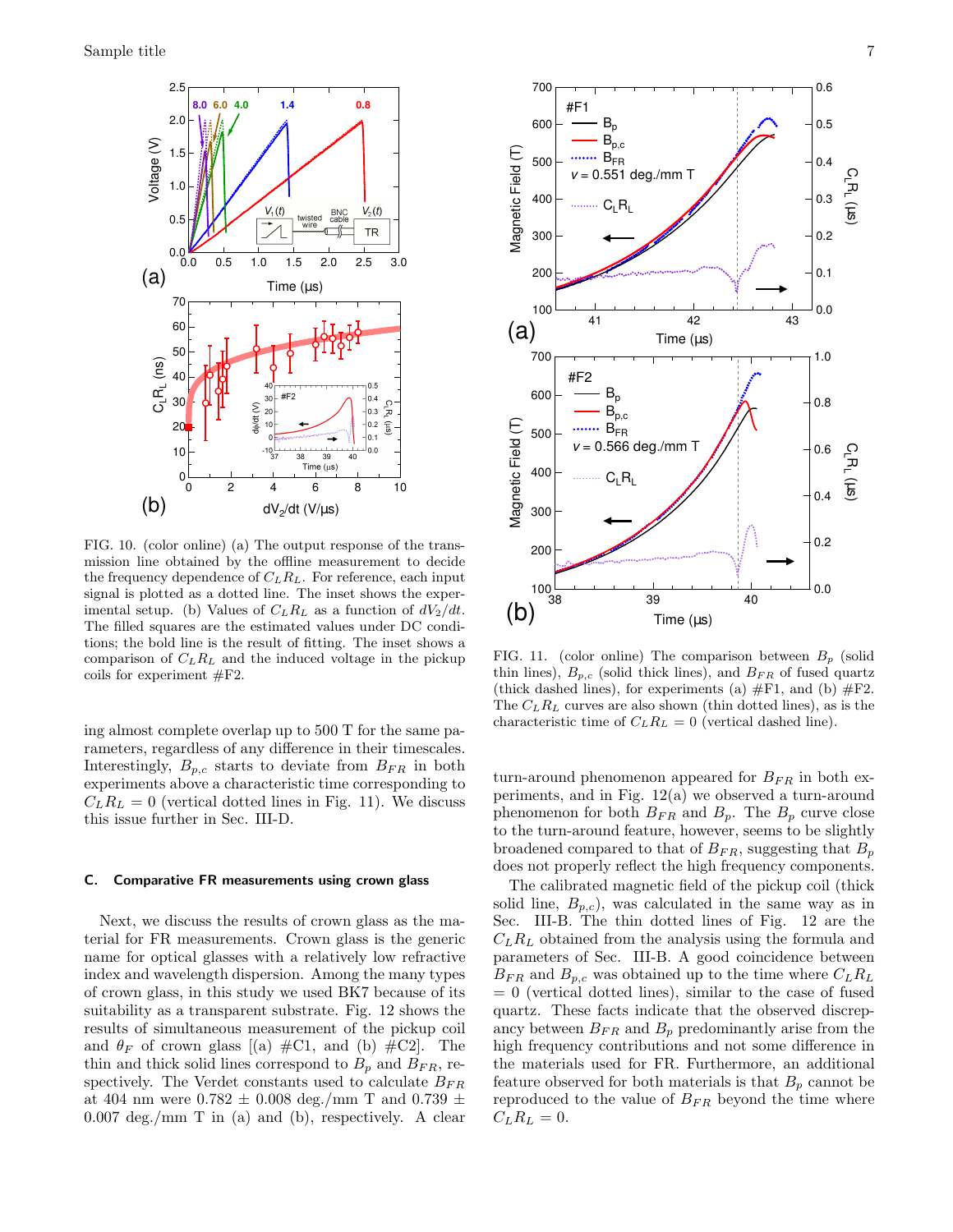

FIG. 12. (color online) The results of simultaneous measurement of the pickup coil and the FR angle of crown glass for experiments (a)  $\#C1$ , and (b)  $\#C2$ . The notations are the same as for Fig. 11.

#### D. Precision of the magnetic field measurement

We will now consider the precision of measurement of the ultra-high magnetic field generated by the EMFC technique. The Verdet constant obtained in this study is validated in Appendix B, where it is shown in Table II that the deviation of the Verdet constant  $(\delta v/v)$  was approximately 1.5 % for fused quartz and 3 % for crown glass at 404 nm. In other words, the precision of the magnetic field evaluated by  $\theta_F$  is 3 % at worst. On the other hand, we can estimate  $\delta v$  using the error in  $\theta_F$ , L, and magnetic field homogeneity. Since the fluctuation of the optical transmission signal is typically 1 % (as described in Sec. II), the error in  $\theta_F$  ( $\delta\theta$ ), can be estimated using Eq. (2) when  $V_s = V_p$ , as:

$$
\delta\theta = \frac{180}{\pi} \frac{\delta V_s + \delta V_p}{V_s + V_p} = 0.57 \text{ deg.}
$$
 (6)

For the linear fit of Fig. 6, we did not use the data at  $V_s = 0$  or  $V_p = 0$  due to a divergence of the error, therefore, we can assume  $\delta\theta \sim 0.57$  deg. In Fig. 6, we measured  $\theta_F$  up to ~ 700 deg., which would result in  $\delta\theta/\theta = 8.14 \times 10^{-4}$ . The error due to uncertainty of the exact length of the sample rod  $\delta L$ , is only 1  $\mu$ m, which results in  $\delta L/L = 0.5 \times 10^{-3}$ . For the magnetic field homogeneity along the coil axis, we can assume that  $\delta B/B \sim 0.5 \times 10^{-2}$  within  $\pm$  1 mm of the center of the liner (nearly at the peak field), as described in Sec. II.[20](#page-10-8) As a result,  $\delta v/v$  is estimated to be:

$$
\frac{\delta v}{v} = \sqrt{\left(\frac{\delta \theta}{\theta}\right)^2 + \left(\frac{\delta L}{L}\right)^2 + \left(\frac{\delta B}{B}\right)^2} = 0.51 \times 10^{-2}.
$$
 (7)

The propagation of errors for each experiment therefore results in a total error of the Verdet constant of approximately 1 %, which is less than the maximum observed deviation of 3 %. We therefore suggest that the deviation of the Verdet constant mainly originates from an error in the evaluation of the cross sectional area (i.e. diameter) of the pickup coils.

This result signifies one disadvantage of the pickup coil as a magnetic field probe. Even if it were possible to correctly calibrate the induced voltage in the pickup coil by the analysis of Sec. III-B, there is still some ambiguity about the precision of the cross-sectional area of the pickup coil itself. In particular, a diagonal component of the field with respect to the axial direction often induces additional magnetic field in the pickup coil. Therefore, a precision of less than 3 % of  $B_p$  for the flux compression technique is hardly achievable unless the fabrication of pickup coils is drastically improved.

We will now summarize the discussion about the discrepancy of magnetic fields found in this study. The mystery of the difference between  $B_p$  and  $B_{FR}$  was almost solved in the previous section. The  $B_p$  obtained by previous analysis using only a resistance ratio is valid up to magnetic fields of 200 T. Above 200 T,  $B_p$  should be calibrated using the dynamic impedance of the signal transmission line. Since  $B_{FR}$  is always larger than  $B_p$ , the values of the magnetic field in previous EMFC experiments were likely underestimated. Fig. 13(a) shows the difference  $\Delta B_1 \equiv B_{FR} - B_p$ , plotted against  $B_{FR}$ . The dotted lines indicate the estimated errors of 3 %, 5 %, and 10 %. As is evident in the inset of Fig. 13(a), the difference  $\Delta B_1$ , of experiments with the same capacitance shows almost the same value for different materials. For example,  $\Delta B_1(400 \text{ T}) \sim 20 \text{ T}$  for #F1 and #C1, whilst  $\Delta B_1(400 \text{ T}) \sim 30 \text{ T}$  for #F2 and #C2. Above 200 T  $\Delta B_1$  increases suddenly, and for  $B_{FR} > 600$  T a typical  $\Delta B_1$  of 10 % is observed.

In Fig. 13(b) the difference  $\Delta B_2 \equiv B_{FR} - B_{p,c}$ , is shown as a function of  $B_{FR}$ . In all experiments  $\Delta B_2$  is almost zero up to 400 T, and increases gradually there-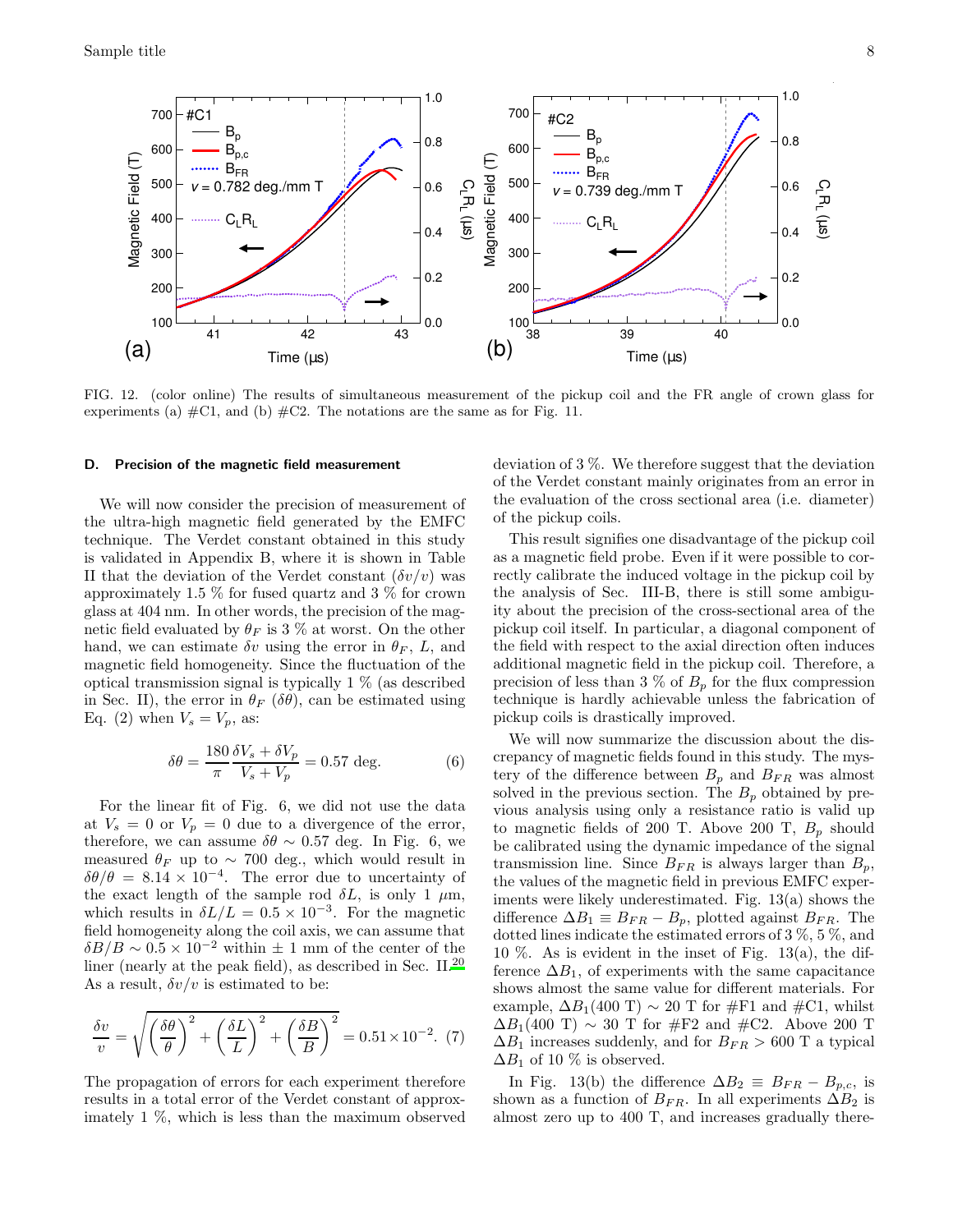

FIG. 13. (color online) Summary of the deviation from  $B_{FR}$  for (a)  $B_p$ , and (b)  $B_{p,c}$ , plotted against  $B_{FR}$ . The dotted lines indicate an estimated error boundary of 3 %, 5 %, and 10 %. The vertical lines in (b) indicate a position of  $B_{FR}$ , where the induced voltage in the pickup coil reached a maximum value. The inset of (a) shows an enlarged plot between 150 T and 450 T.

after (in a different way for each experiment). The vertical lines indicate a characteristic value of  $B_{FR}$  for each experiment, where the induced voltage of the pickup coil takes a maximum value (the point at which  $C_L R_L$ ) approaches zero). Note that the  $#F2$  curve behaves quite differently to the others above 600 T, and increases rapidly up to  $\Delta B_2 = 150$  T. This rapid increase of  $\Delta B_2$ above 600 T is considered to be due to damage to the pickup coil at high fields, where the induced voltage was extremely high.

Some other possibilities for the origin of the discrepancy in  $\Delta B_2$  at very high magnetic fields can also be considered. The first is an incompleteness of our high frequency analysis. The equation used to calibrate the induced voltage in the pickup coil was complicated, as shown in Appendix A. For simplicity we ignored the higher order terms of  $C_L$  and  $\mathcal{L}_L.$  The temporal change in  $R_L$  due to heating of the pickup coil during the flux compression step is also an unknown factor (and is considered to occur by eddy currents in the metal), and quantitative evaluation is difficult at present.

Secondly, a pickup coil exposed to a huge induced voltage is damaged to some extent, and therefore becomes incapable of correct measurement of the magnetic field near the turn-around point. Indeed,  $\Delta B_2$  started to increase slightly before  $C_L R_L = 0$  [the vertical line in Fig. 13(b)], where the induced voltage was at its maximum value, as shown in the inset of Fig. 10(b). At the moment where  $\Delta B_2$  increases, the induced voltage of the pickup coil becomes as high as an order of 1 kV.

The third possibility is that the assumption used for Eq. (1) does not hold in extremely high magnetic fields. In this case,  $\theta_F$  can be expressed by adding an additional term:  $\theta_F = L(vB+f(B))$ . The deviation of  $B_p$  from  $B_{FR}$ is given by  $Lf(B)$ , which should be time-independent. However, in Fig. 13(b),  $\Delta B_2$  shows different behavior, depending on the choice of the main condenser bank,

and exhibited time-dependent behavior rather than material dependence (see  $\#F1$ ,  $\#F2$  and  $\#C1$ ,  $\#C2$ ). This fact implies that  $f(B) \sim 0$  and that the deviation in the linearity of  $\theta_F$  in optical glasses does not present a dominant contribution to the discrepancy in  $\Delta B_2$  for the highest magnetic fields. Furthermore, there is difficulty in determining any reason for the deviation from linearity at only the "turn-around" point.

To summarize, the pickup coil method is limited with respect to the precise measurement of the magnetic field in extreme experimental conditions such as the EMFC technique, which is capable of generating magnetic fields above 500 T. Therefore, the evaluation of the magnetic field using FR measurements together with a pickup coil, is necessary.

# IV. CONCLUSION

We succeeded in the precise evaluation of ultra-high magnetic fields of up to 700 T using the Faraday rotation (FR) angle of optical glass, confirmed by the observation of a turn-around structure in the FR signal. We compared the magnetic fields measured by a pickup coil with that calculated from the FR angle, and found that a deviation starts to appear above 200 T. As a result of this analysis, for the correct evaluation of the magnetic field measured by a pickup coil, the high frequency response of the signal transmission line must be accounted for in the calibration. However, this is not sufficient above 500 T. The precise measurement of ultra-high magnetic fields is only possible by the use of FR measurements of fused quartz or crown glass, in which the linearity of the FR angle was maintained in magnetic fields of up to 700 T. The values of the magnetic field evaluated by only a pickup coil in previous EMFC experiments were likely underestimated.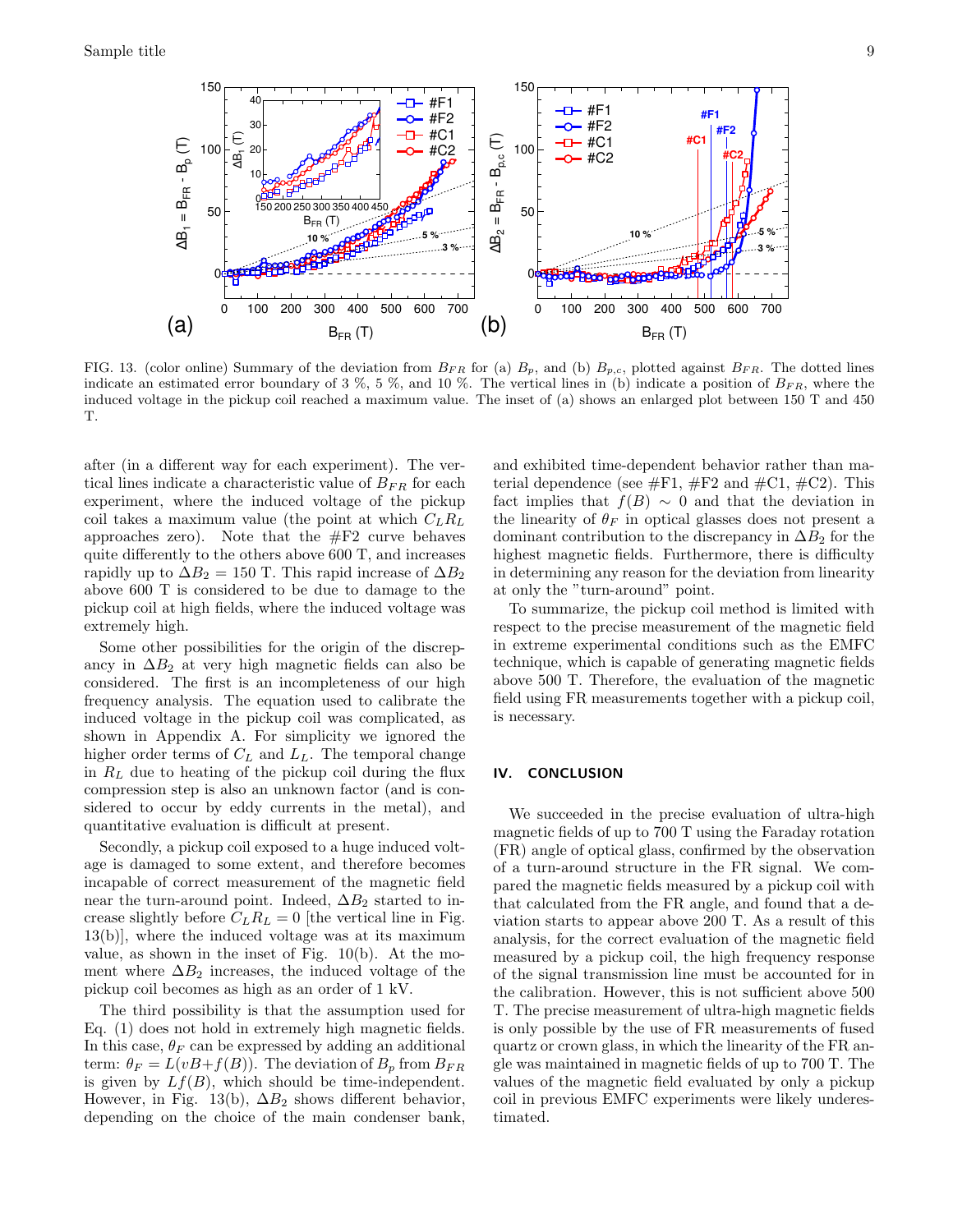$$
V_{1}(t) = \left\{ R_{\text{CR}} C_{\text{CR}} + R_{L} \left[ R_{\text{ATT-TR}}^{-1} R_{\text{CR}} C_{\text{CR}} + C_{\text{CR}} (R_{\text{m}}^{-1} R_{\text{CR}} + 1) \right] \right\} \frac{dV_{4}(t)}{dt}
$$
\n
$$
+ R_{L} \left[ \left( R_{L}^{-1} + R_{\text{ATT-TR}}^{-1} \right) \left( 1 + \frac{R_{\text{CR}}}{R_{\text{TR}}} \right) + \left( \frac{1}{R_{\text{m}}} + \frac{R_{\text{m}}^{-1} R_{\text{CR}} + 1}{R_{\text{TR}}} \right) \right] V_{4}(t)
$$
\n
$$
+ L_{L} \left\{ \left[ R_{\text{ATT-TR}}^{-1} \left( 1 + \frac{R_{\text{CR}}}{R_{\text{TR}}} \right) + \left( \frac{1}{R_{\text{m}}} + \frac{R_{\text{m}}^{-1} R_{\text{CR}} + 1}{R_{\text{TR}}} \right) \right] \frac{dV_{4}(t)}{dt} + \left[ R_{\text{ATT-TR}}^{-1} R_{\text{CR}} C_{\text{CR}} + C_{\text{CR}} (R_{\text{m}}^{-1} R_{\text{CR}} + 1) \right] \frac{d^{2}V_{4}(t)}{dt^{2}} \right\}
$$
\n
$$
+ C_{L} R_{L} \left[ \left( 1 + \frac{R_{\text{CR}}}{R_{\text{TR}}} \right) \frac{dV_{4}(t)}{dt} + R_{\text{CR}} C_{\text{CR}} \frac{d^{2}V_{4}(t)}{dt^{2}} \right]
$$
\n
$$
+ C_{L} L_{L} \left[ \left( 1 + \frac{R_{\text{CR}}}{R_{\text{TR}}} \right) \frac{d^{2}V_{4}(t)}{dt^{2}} + R_{\text{CR}} C_{\text{CR}} \frac{d^{3}V_{4}(t)}{dt^{3}} \right],
$$
\n(M1)

## ACKNOWLEDGMENTS

We thank Dr. A. Miyata for his support with the experimental setup.

## Appendix A: FORMULIZATION OF THE EQUIVALENT CIRCUIT

For the circuit in Fig. 8, the induced voltage in the pickup coil  $V_1(t)$ , can be described as a function of  $V_4(t)$ by Eq. (A1). In Eq. (A1),  $R_{\text{ATT-TR}}$  is the combined resistance of the attenuator and the transient recorder:

$$
R_{\text{ATT-TR}}^{-1} = \frac{R_{\text{ATT1}} + \left(R_{\text{ATT2}} + \frac{R_{\text{ATT3}}R_{\text{TR}}}{R_{\text{ATT3}} + R_{\text{TR}}}\right)}{R_{\text{ATT1}} \times \left(R_{\text{ATT2}} + \frac{R_{\text{ATT3}}R_{\text{TR}}}{R_{\text{ATT3}} + R_{\text{TR}}}\right)}.
$$
 (A2)

Although it is more complex to express  $V_1(t)$  as a function of  $V_3(t)$ , we can describe it in a similar way by Eq.  $(A3)$ . In Eqs.  $(A1)$  and  $(A3)$ , the first term is the first approximation of the circuit response, which has been used before. The remaining terms (which contain  $L<sub>L</sub>$  and/or  $C_L$ ), become important at high frequencies. The dominant term  $V_1^+(t)$ , as referenced in section III-B, appears in the fourth term of Eqs. (A1) and (A3).

### Appendix B: THE WAVELENGTH DISPERSION OF THE VERDET CONSTANT

We discuss here the consistency of the Verdet constant used to calculate  $B_{FR}$ . For the wavelength dispersion of the Verdet constant in an optical glass, the experimental data is known to be well described by the following empirical formula:<sup>[23](#page-10-10)</sup>

$$
v = \frac{\pi}{\lambda} \left( a + \frac{b}{\lambda^2 - \lambda_0^2} \right),
$$
 (B1)

where  $a, b$ , and  $\lambda_0$  are fitting parameters. Fig. 14 shows the  $v(\lambda)$  of fused quartz and crown glass in the visible light region. The closed symbols are the data taken for fused quartz by Garn  $et al.<sup>17</sup>$  $et al.<sup>17</sup>$  $et al.<sup>17</sup>$  and Ramaseshan,<sup>[22](#page-10-12)</sup> and

TABLE II. The parameters used for the wavelength dispersion formula [Eq. (B1)] of the Verdet constant in optical glass, and the calculated and experimental Verdet constant  $(v_{cal}, v_{exp})$ at 404 and 638 nm.

|                                     | fused quartz                                  | crown glass       |
|-------------------------------------|-----------------------------------------------|-------------------|
| $a [10^{-9} /T]$                    | $\left[400.78^{22,23}, 401.39^{17,23}\right]$ | $489.92^{23}$     |
| $b [10^{-20} \text{ m}^2/\text{T}]$ | $12.900^{22,23}$ , $13.671^{17,23}$           | $21.751^{23}$     |
| $\lambda_0$ [10 <sup>-9</sup> m]    | $0.926^{22,23}, 16.033^{17,23}$               | $101.0^{23}$      |
| $v_{cal}$ (404 nm)                  | $0.531^{22,23}, 0.552^{17,23}$                | $0.750^{23}$      |
| $v_{exp}$ (404 nm)                  | $0.559 \pm 0.008$                             | $0.761 \pm 0.022$ |
| $v_{cal}$ (638 nm)                  | $0.203^{22,23}, 0.207^{17,23}$                | $0.261^{23}$      |
| $v_{exp}$ (638 nm)                  | $0.200 \pm 0.007$                             |                   |

the dashed curves are the curves fitted by Eq. (B1). The solid curve is the calculation for crown glass using the fitting parameters given in Table II. The vertical dotted lines show the wavelengths investigated in this study: 404 nm and 638 nm. In Table II, we listed a, b, and  $\lambda_0$ for each material, and the calculated and experimental Verdet constant  $(v_{cal}, v_{exp})$ , at 404 nm and 638 nm. The fitting parameters used for fused quartz  $(a, b, \lambda_0)$ , are the result of fitting by Garn et  $al.^{17}$  $al.^{17}$  $al.^{17}$  and Ramaseshan<sup>[22](#page-10-12)</sup> by Eq. (6). The open symbols in Fig. 14 show  $v_{exp}$ determined in this study, which coincides well (within error) with values reported earlier.

- <span id="page-9-0"></span><sup>1</sup>N. Miura and F. Herlach, in *Pulsed and Ultrastrong Magnetic Fields*, Springer Topics in Applied Physics Vol. 57, edited by F. Herlach (Springer, Berlin, 1985), p. 247.
- <sup>2</sup>F. Herlach, Rep. Prog. Phys. 62, 859 (1999).
- <span id="page-9-1"></span><sup>3</sup>N. Miura and F. Herlach, in *High Magnetic Fields: Science and Technology Volume 1: Magnet Technology and Experimental Techniques*, edited by F. Herlach and N. Miura (Singapore, World Scientific, 2003) p. 235, and reference therein.
- <span id="page-9-2"></span><sup>4</sup>N. Miura, Y. H. Matsuda, K. Uchida, S. Todo, H. Mitamura, T. Osada, and E. Ohmichi, Physica B 294-295, 562 (2001).
- <span id="page-9-3"></span><sup>5</sup>C. M. Fowler, W. B. Garn, and R. S. Caird, *J. Appl. Phys.* 31, 588 (1960).
- <span id="page-9-4"></span><sup>6</sup>A. I. Bykov, M. I. Dolotenko, N. P. Kolokolchikov, V. D. Selemir, and O. M. Tatsenko, Physica B 294-295 574 (2001).
- <span id="page-9-5"></span><sup>7</sup>E. C. Cnare, *J. Appl. Phys.* 37, 3812 (1966).
- <span id="page-9-6"></span><sup>8</sup>S. Takeyama, H. Sawabe, and E. Kojima, *J. Low Temp. Phys.* 159, 328-331 (2010).